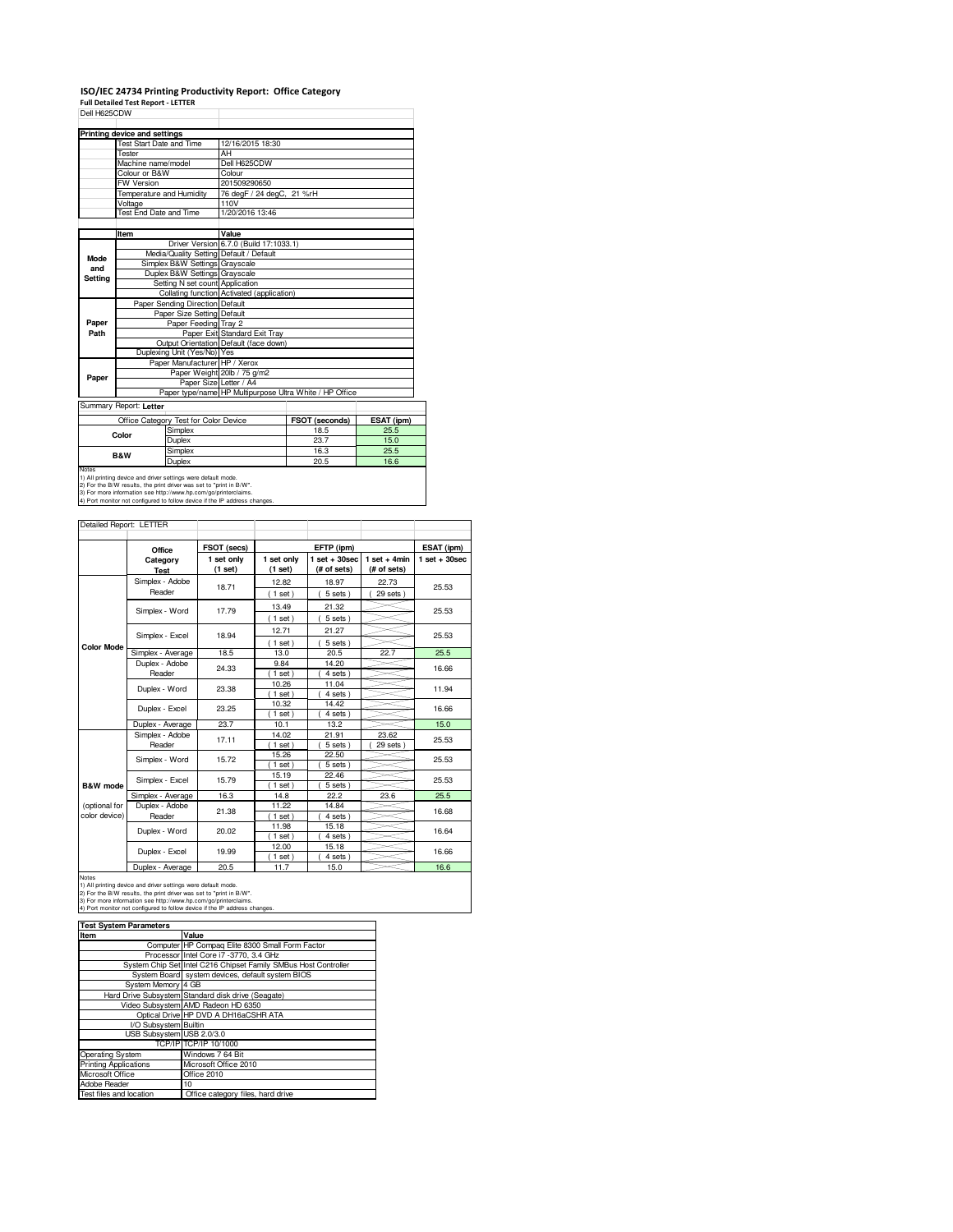### **ISO/IEC 24734 Printing Productivity Report: Office Category**

**Full Detailed Test Report - A4** Dell H625CDW

|                                       | Printing device and settings    |                                                               |                                            |                                                         |      |
|---------------------------------------|---------------------------------|---------------------------------------------------------------|--------------------------------------------|---------------------------------------------------------|------|
|                                       | <b>Test Start Date and Time</b> |                                                               | 12/16/2015 18:30                           |                                                         |      |
|                                       | Tester                          |                                                               | AH                                         |                                                         |      |
|                                       | Machine name/model              |                                                               | Dell H625CDW                               |                                                         |      |
|                                       | Colour or B&W                   |                                                               | Colour                                     |                                                         |      |
|                                       | FW Version                      |                                                               | 201509290650                               |                                                         |      |
|                                       | Temperature and Humidity        |                                                               | 76 degF / 24 degC, 21 %rH                  |                                                         |      |
|                                       | Voltage                         |                                                               | 110V                                       |                                                         |      |
|                                       | Test End Date and Time          |                                                               | 1/20/2016 13:46                            |                                                         |      |
|                                       |                                 |                                                               |                                            |                                                         |      |
|                                       | Item                            |                                                               | Value                                      |                                                         |      |
|                                       |                                 |                                                               | Driver Version 6.7.0 (Build 17:1033.1)     |                                                         |      |
| Mode                                  |                                 |                                                               | Media/Quality Setting Default / Default    |                                                         |      |
| and                                   |                                 | Simplex B&W Settings Grayscale                                |                                            |                                                         |      |
| Settina                               |                                 | Duplex B&W Settings Grayscale                                 |                                            |                                                         |      |
|                                       | Setting N set count Application |                                                               |                                            |                                                         |      |
|                                       |                                 |                                                               | Collating function Activated (application) |                                                         |      |
|                                       | Paper Sending Direction Default |                                                               |                                            |                                                         |      |
|                                       | Paper Size Setting Default      |                                                               |                                            |                                                         |      |
| Paper                                 |                                 | Paper Feeding Tray 2                                          |                                            |                                                         |      |
| Path                                  |                                 |                                                               | Paper Exit Standard Exit Tray              |                                                         |      |
|                                       |                                 |                                                               | Output Orientation Default (face down)     |                                                         |      |
|                                       |                                 | Duplexing Unit (Yes/No) Yes                                   |                                            |                                                         |      |
|                                       |                                 | Paper Manufacturer HP / Xerox                                 |                                            |                                                         |      |
| Paper                                 |                                 | Paper Weight 20lb / 75 g/m2                                   |                                            |                                                         |      |
|                                       |                                 |                                                               | Paper Size Letter / A4                     |                                                         |      |
|                                       |                                 |                                                               |                                            | Paper type/name HP Multipurpose Ultra White / HP Office |      |
|                                       | Summary Report: A4              |                                                               |                                            |                                                         |      |
| Office Category Test for Color Device |                                 |                                                               | FSOT (seconds)                             | ESAT (ipm)                                              |      |
| Simplex<br>Colour                     |                                 |                                                               | 18.3                                       | 23.7                                                    |      |
|                                       |                                 | Duplex                                                        |                                            | 24.2                                                    | 16.2 |
|                                       |                                 | Simplex                                                       |                                            | 16.3                                                    | 23.7 |
|                                       | <b>B&amp;W</b>                  | Duplex                                                        |                                            | 20.7                                                    | 16.2 |
| Notes                                 |                                 | 1) All printing device and driver settings were default mode. |                                            |                                                         |      |

٦

1) All printing device and driver settings were default mode.<br>2) For the B/W results, the print driver was set to "print in B/W".<br>3) For more information see http://www.hp.com/go/printerclaims.<br>4) Port monitor not configur

| Detailed Report: A4   |                                     |                       |                       |                                  |                               |                 |  |
|-----------------------|-------------------------------------|-----------------------|-----------------------|----------------------------------|-------------------------------|-----------------|--|
|                       | Office                              | FSOT (secs)           |                       | EFTP (ipm)                       |                               | ESAT (ipm)      |  |
|                       | Category<br><b>Test</b>             | 1 set only<br>(1 set) | 1 set only<br>(1 set) | $1$ set $+30$ sec<br>(# of sets) | $1$ set + 4min<br>(# of sets) | $1$ set + 30sec |  |
|                       | Simplex - Adobe                     | 18.89                 | 12.70                 | 20.23                            | 21.45                         | 23.79           |  |
|                       | Reader                              |                       | (1 set)               | $5$ sets $)$                     | 27 sets                       |                 |  |
|                       | Simplex - Word                      | 17.98                 | 13.35                 | 20.56                            |                               | 23.79           |  |
|                       |                                     |                       | (1 set)               | 5 sets)                          |                               |                 |  |
|                       | Simplex - Excel                     | 17.98                 | 13.34                 | 20.57                            |                               |                 |  |
| Colour<br><b>Mode</b> |                                     |                       | $1$ set)              | $5$ sets $)$                     |                               | 23.79           |  |
|                       | Simplex - Average                   | 18.3                  | 13.1                  | 20.4                             | 21.4                          | 23.7            |  |
|                       | Duplex - Adobe                      | 24.76                 | 9.68                  | 10.74                            |                               | 16.22           |  |
|                       | Reader                              |                       | $1$ set)              | $4$ sets $)$                     |                               |                 |  |
|                       | Duplex - Word                       | 24.04                 | 9.98                  | 12.24                            |                               | 16.22           |  |
|                       |                                     |                       | $1$ set               | 4 sets)                          |                               |                 |  |
|                       | Duplex - Excel                      | 23.56                 | 10.16                 | 13.94                            |                               | 16.22           |  |
|                       |                                     |                       | $1$ set               | 4 sets)                          |                               |                 |  |
|                       | Duplex - Average<br>Simplex - Adobe | 24.2                  | 9.9<br>13.98          | 12.3<br>20.84                    | 22.25                         | 16.2            |  |
|                       | Reader                              | 17.16                 | $1$ set)              | 5 sets)                          | 27 sets                       | 23.79           |  |
|                       |                                     |                       | 15.16                 | 21.34                            |                               |                 |  |
|                       | Simplex - Word                      | 15.83                 | $1$ set)              | 5 sets)                          |                               | 23.78           |  |
|                       |                                     |                       | 15.13                 | 21.34                            |                               |                 |  |
| B&W mode              | Simplex - Excel                     | 15.86                 | $1$ set               | 5 sets)                          |                               | 23.78           |  |
|                       | Simplex - Average                   | 16.3                  | 14.7                  | 21.1                             | 22.2                          | 23.7            |  |
| (optional for         | Duplex - Adobe                      | 21.57                 | 11.10                 | 14.54                            |                               | 16.22           |  |
| color device)         | Reader                              |                       | $1$ set)              | 4 sets)                          |                               |                 |  |
|                       | Duplex - Word                       | 20.22                 | 11.86                 | 14.86                            |                               | 16.22           |  |
|                       |                                     |                       | $1$ set)              | 4 sets)                          |                               |                 |  |
|                       | Duplex - Excel                      | 20.14                 | 11.90                 | 14.86                            |                               | 16.22           |  |
|                       |                                     |                       | $1$ set               | 4 sets                           |                               |                 |  |
|                       | Duplex - Average                    | 20.7                  | 11.6                  | 14.7                             |                               | 16.2            |  |

Notes<br>1) All printing device and driver settings were default mode.<br>2) For the B/W results, the print driver was set to "print in B/W".<br>3) For more information see thtp://www.hp.com/go/printerclaims.<br>4) Port monitor not co

**Test System Parameters**

| Item                      | Value                                                           |
|---------------------------|-----------------------------------------------------------------|
|                           | Computer HP Compag Elite 8300 Small Form Factor                 |
|                           | Processor Intel Core i7 -3770, 3.4 GHz                          |
|                           | System Chip Set Intel C216 Chipset Family SMBus Host Controller |
|                           | System Board system devices, default system BIOS                |
| System Memory 4 GB        |                                                                 |
|                           | Hard Drive Subsystem Standard disk drive (Seagate)              |
|                           | Video Subsystem AMD Radeon HD 6350                              |
|                           | Optical Drive HP DVD A DH16aCSHR ATA                            |
| I/O Subsystem Builtin     |                                                                 |
| USB Subsystem USB 2.0/3.0 |                                                                 |
|                           | TCP/IP TCP/IP 10/1000                                           |
| Operating System          | Windows 7 64 Bit                                                |
| Printing Applications     | Microsoft Office 2010                                           |
| Microsoft Office          | Office 2010                                                     |
| Adobe Reader              | 10 <sup>1</sup>                                                 |
| Test files and location   | Office category files, hard drive                               |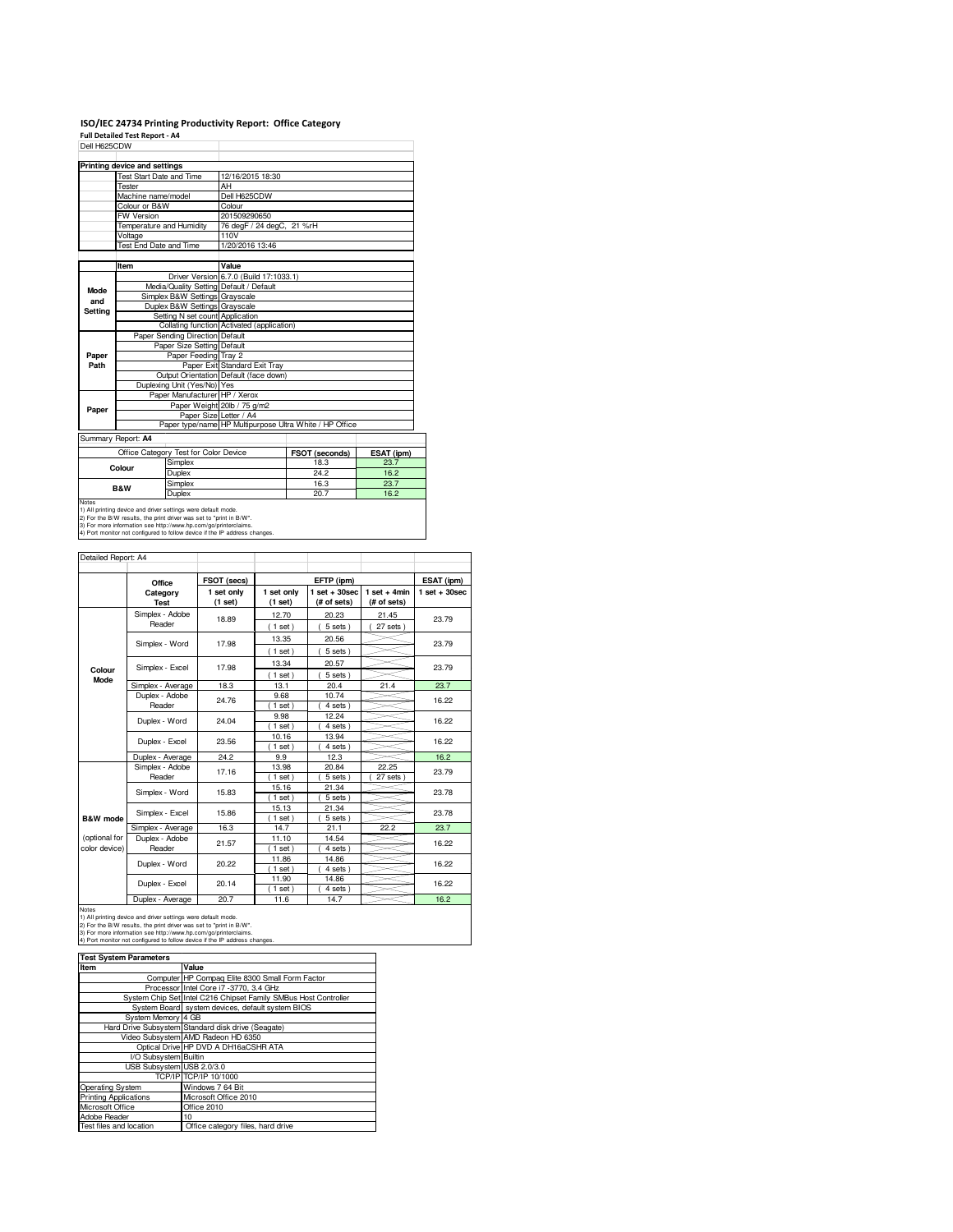# **ISO/IEC 24734 Printing Productivity Report: Office Category Feature Performance Full Report - 'Office Feature Performance Test - A5** Dell H625CDW

|         | <b>Printing device and settings</b>     |                                                         |
|---------|-----------------------------------------|---------------------------------------------------------|
|         | Test Start Date and Time                | 12/16/2015 18:30                                        |
|         | Tester                                  | AH                                                      |
|         | Machine name/model                      | Dell H625CDW                                            |
|         | Colour or B&W                           | Colour                                                  |
|         | FW Version                              | 201509290650                                            |
|         | Temperature and Humidity                | 76 degF / 24 degC, 21 %rH                               |
|         | Voltage                                 | 110V                                                    |
|         | Test End Date and Time                  | 1/20/2016 13:46                                         |
|         |                                         |                                                         |
|         | Item                                    | Value                                                   |
|         |                                         | Driver Version 6.7.0 (Build 17:1033.1)                  |
| Mode    | Media/Quality Setting Default / Default |                                                         |
| and     | Simplex B&W Settings Grayscale          |                                                         |
| Setting | Duplex B&W Settings Grayscale           |                                                         |
|         | Setting N set count Application         |                                                         |
|         |                                         | Collating function Activated (application)              |
|         | Paper Sending Direction Default         |                                                         |
|         | Paper Size Setting Default              |                                                         |
| Paper   | Paper Feeding Tray 2                    |                                                         |
| Path    |                                         | Paper Exit Standard Exit Tray                           |
|         |                                         | Output Orientation Default (face down)                  |
|         | Duplexing Unit (Yes/No) Yes             |                                                         |
|         | Paper Manufacturer HP / Xerox           |                                                         |
| Paper   |                                         | Paper Weight 20lb / 75 g/m2                             |
|         | Paper Size Letter / A4                  |                                                         |
|         |                                         | Paper type/name HP Multipurpose Ultra White / HP Office |
|         |                                         |                                                         |

**ISO Print Productivity Report: Feature Performance Test Summary**

|                                           |         | <b>Feature Performance Ratio</b> |                                      |  |
|-------------------------------------------|---------|----------------------------------|--------------------------------------|--|
| <b>Printing Modes</b>                     |         |                                  | A5                                   |  |
| (Feature Adobe Reader - Office test file) |         | FSOT (base)<br>FSOT (feature)    | <b>ESAT (feature)</b><br>ESAT (base) |  |
| A5 Landscape Feed - Colour                | Simplex |                                  |                                      |  |
| <b>A5 Portrait Feed - Colour</b>          | Simplex | 145%                             | 105%                                 |  |
| A5 Landscape Feed - B/W                   | Simplex |                                  |                                      |  |
| A5 Portrait Feed - B/W                    | Simplex | 107%                             | 105%                                 |  |
| Notes                                     |         |                                  |                                      |  |

Notes<br>1) All printing device and driver settings were default mode.<br>2) Test conducted with 8-paper Office Feature Performance file.<br>3) For more information see thtp://www.hp.com/go/printerclaims.<br>4) Port monitor not config

| Feature Performance Full Report - Feature Printing Mode: 'Office' Feature Performance Test |                              |                     |                            |                                 |                                      |                                      |  |
|--------------------------------------------------------------------------------------------|------------------------------|---------------------|----------------------------|---------------------------------|--------------------------------------|--------------------------------------|--|
| <b>Printing Modes</b><br>Feature Adobe Reader - Office                                     | <b>Base Printing</b><br>Mode |                     | <b>Feature Performance</b> |                                 |                                      |                                      |  |
| test file (8-page)                                                                         |                              |                     | <b>A5</b>                  |                                 |                                      |                                      |  |
|                                                                                            | <b>FSOT</b><br><b>Base</b>   | <b>ESAT</b><br>Base | 1 set<br>FSOT (secs)       | $1$ set $+30$ sec<br>ESAT (ipm) | FSOT (base)<br><b>FSOT (feature)</b> | <b>ESAT (feature)</b><br>ESAT (base) |  |
| Simplex A5 Landscape Feed - Colour                                                         | 41.28                        | 23.79               |                            |                                 |                                      |                                      |  |
| Simplex A5 Portrait Feed - Colour                                                          | 41.28                        | 23.79               | 28.39                      | 25.0                            | 145%                                 | 105%                                 |  |
| Simplex A5 Landscape Feed - B/W                                                            | 27.66                        | 23.78               |                            |                                 |                                      |                                      |  |
| Simplex A5 Portrait Feed - B/W                                                             | 27.66                        | 23.78               | 25.71                      | 25.0                            | 107%                                 | 105%                                 |  |

Notes<br>1) All printing device and driver settings were default mode.<br>2) Test conducted with 8-paper Office Feature Performance file<br>3) For more information see thtp://www.hp.com/go/printerclaims.<br>4) Port monitor not configu

|        | <b>Test System Parameters</b> |                                                                 |
|--------|-------------------------------|-----------------------------------------------------------------|
|        | Item                          | Value                                                           |
|        |                               | Computer HP Compaq Elite 8300 Small Form Factor                 |
|        |                               | Processor Intel Core i7 -3770, 3.4 GHz                          |
|        |                               | System Chip Set Intel C216 Chipset Family SMBus Host Controller |
|        |                               | System Board system devices, default system BIOS                |
| Test   | System Memory 4 GB            |                                                                 |
| System |                               | Hard Drive Subsystem Standard disk drive (Seagate)              |
|        |                               | Video Subsystem AMD Radeon HD 6350                              |
|        |                               | Optical Drive HP DVD A DH16aCSHR ATA                            |
|        | I/O Subsystem Builtin         |                                                                 |
|        | USB Subsystem USB 2.0/3.0     |                                                                 |
| VO     |                               | TCP/IPITCP/IP 10/1000                                           |
|        | Operating System              | Windows 7 64 Bit                                                |
|        | <b>Printing Applications</b>  | Microsoft Office 2010                                           |
|        | Software Microsoft Office     | Office 2010                                                     |
|        | Adobe Reader                  | 10                                                              |
|        | Test files and location       | Office category files, hard drive                               |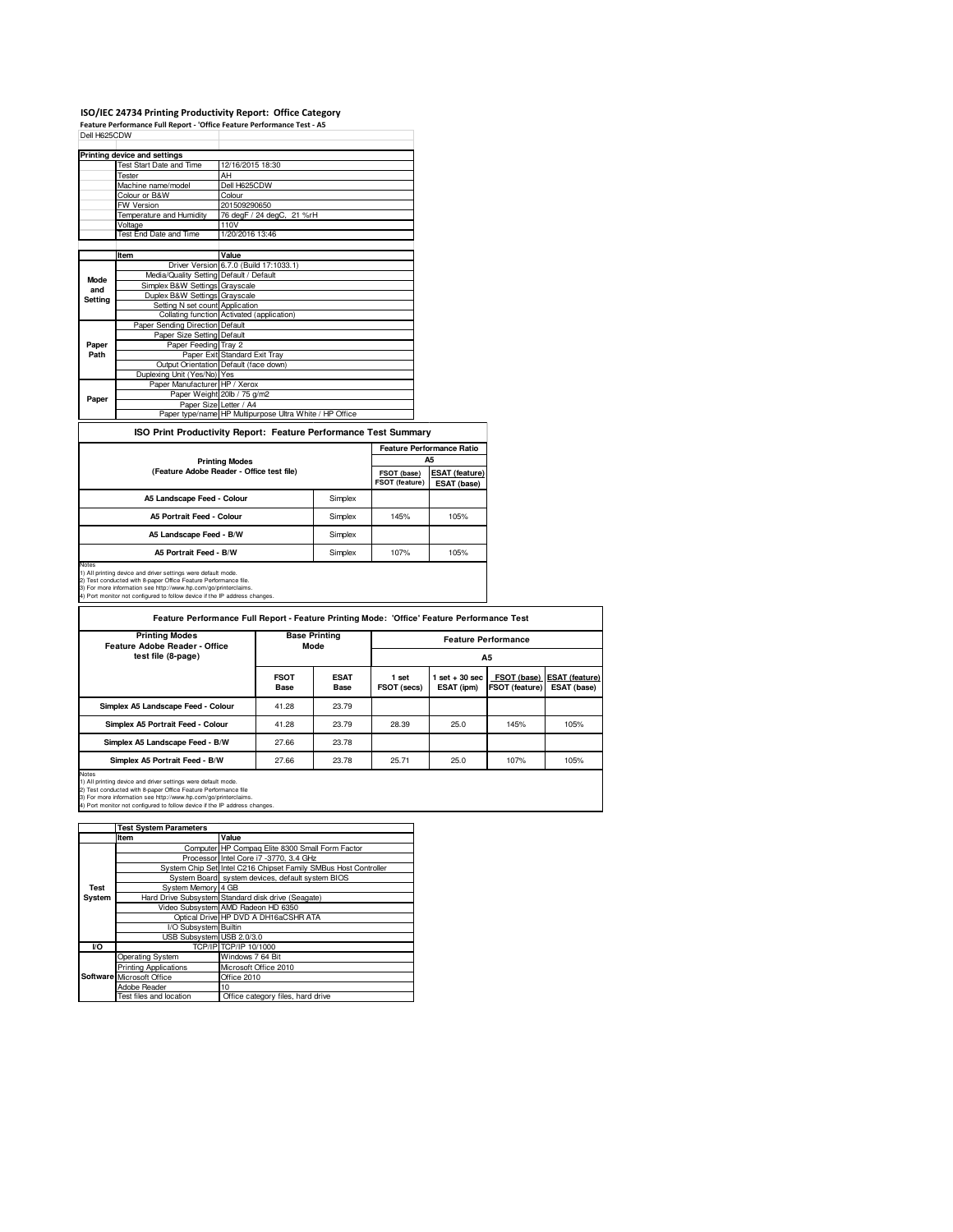#### **ISO/IEC 17629 First Print Out Time Report: Office Category Full Detailed Test Report - LETTER**

| Dell H625CDW |                                            |                                |
|--------------|--------------------------------------------|--------------------------------|
|              | Printing device and settings               |                                |
|              | <b>Test Start Date and Time</b>            | 1/19/2016 11:20                |
|              | Tester                                     | AH                             |
|              | Machine name/model                         | Dell H625CDW                   |
|              | Colour or B&W                              | Colour                         |
|              | FW Version                                 | 201509290650                   |
|              | Configuration (options)                    | Default                        |
|              | Controller                                 | <b>N/A</b>                     |
|              | Printing device page count                 | Not Specified                  |
|              | Printing supplies page count Not Specified |                                |
|              | Temperature and Humidity                   | 76 degF / 24 degC 21.2 %rH     |
|              | Voltage                                    | 110V                           |
|              | Test End Date and Time                     | 2/19/2016 14:35                |
|              |                                            |                                |
|              | Item                                       | Value                          |
| Mode         | PDL and driver version                     | 6.7.0 (Build 17:1033.1)        |
| and          | Print Quality mode                         | default                        |
| Setting      | B&W settings                               | default                        |
|              | Paper feed orientation                     | Short Edge                     |
| Paper        | Paper type setting                         | default                        |
|              | Paper feeding                              | Standard cassette              |
|              | Paper exit                                 | Standard exit tray             |
| Paper Path   | Output orientation                         | default (face up or face down) |

| ISO First Page Out Time Summary Report: Office Category |         |                                  |  |  |  |
|---------------------------------------------------------|---------|----------------------------------|--|--|--|
| Summary Report: Letter                                  |         |                                  |  |  |  |
|                                                         |         | <b>FPOT from Ready (seconds)</b> |  |  |  |
| Color                                                   | Simplex | 10.38                            |  |  |  |
|                                                         | Duplex  | 16.14                            |  |  |  |
| Simplex<br><b>B&amp;W</b>                               |         | 8.31                             |  |  |  |
|                                                         | Duplex  | 12.91                            |  |  |  |
| Notes                                                   |         |                                  |  |  |  |

Notes<br>1) All printing device and driver settings were default mode.<br>2) For the B:W results, the print driver was set to "print in B/W".<br>3) For more information see http://www.hp.com/go/printerclaims.<br>4) Port monitor not co

|                                |                                                                                                                                                                                                                                                                                                                                                                                                          | ISO First Page Out Time Report: Office Category |                            |                              |                            |                   |
|--------------------------------|----------------------------------------------------------------------------------------------------------------------------------------------------------------------------------------------------------------------------------------------------------------------------------------------------------------------------------------------------------------------------------------------------------|-------------------------------------------------|----------------------------|------------------------------|----------------------------|-------------------|
| <b>Detailed Report: LETTER</b> |                                                                                                                                                                                                                                                                                                                                                                                                          |                                                 |                            |                              |                            |                   |
|                                |                                                                                                                                                                                                                                                                                                                                                                                                          | Word<br>(seconds)                               | Excel<br>(seconds)         | Adobe<br>Reader<br>(seconds) | Average<br>(seconds)       | <b>Delay Time</b> |
|                                | FPOT from Ready - Simplex                                                                                                                                                                                                                                                                                                                                                                                | 9.90                                            | 10.09                      | 11.13                        | 10.38                      | 49 Seconds        |
|                                | FPOT from Ready - Duplex                                                                                                                                                                                                                                                                                                                                                                                 | 15.76                                           | 15.84                      | 16.82                        | 16.14                      | 49 Seconds        |
| <b>Color Mode</b>              | FPOT from Sleep - Simplex                                                                                                                                                                                                                                                                                                                                                                                |                                                 |                            | 24.09                        |                            | 70 Minutes        |
|                                | Recovery Time                                                                                                                                                                                                                                                                                                                                                                                            |                                                 |                            | 13.0                         |                            |                   |
|                                | FPOT from Off - Simplex                                                                                                                                                                                                                                                                                                                                                                                  |                                                 |                            | 73.76                        |                            |                   |
|                                | Warm-up Time                                                                                                                                                                                                                                                                                                                                                                                             |                                                 |                            | 62.63                        |                            |                   |
|                                | FPOT from Ready - Simplex                                                                                                                                                                                                                                                                                                                                                                                | 7.80                                            | 8.04                       | 9.09                         | 8.31                       | 49 Seconds        |
|                                | FPOT from Ready - Duplex                                                                                                                                                                                                                                                                                                                                                                                 | 12.42                                           | 12.52                      | 13.79                        | 12.91                      | 49 Seconds        |
| <b>B&amp;W Mode</b>            | FPOT from Sleep - Simplex                                                                                                                                                                                                                                                                                                                                                                                |                                                 |                            | 22.33                        |                            | 70 Minutes        |
|                                | Recovery Time                                                                                                                                                                                                                                                                                                                                                                                            |                                                 |                            | 13.2                         |                            |                   |
|                                |                                                                                                                                                                                                                                                                                                                                                                                                          |                                                 |                            |                              |                            |                   |
|                                | FPOT from Off - Simplex                                                                                                                                                                                                                                                                                                                                                                                  |                                                 |                            | 69.48                        |                            |                   |
| Notes                          | Warm-up Time                                                                                                                                                                                                                                                                                                                                                                                             |                                                 |                            | 60.39                        |                            |                   |
| <b>HP Data Table</b>           | 1) All printing device and driver settings were default mode.<br>2) For the B/W results, the print driver was set to "print in B/W".<br>3) For more information see http://www.hp.com/go/printerclaims.<br>4) Port monitor not configured to follow device if the IP address changes.<br>5) Page counts were collected after completion of the tests.<br>6) Details for FPOT from Sleep are shown below. |                                                 |                            |                              |                            |                   |
|                                |                                                                                                                                                                                                                                                                                                                                                                                                          |                                                 |                            |                              |                            |                   |
| <b>Detailed Report: LETTER</b> |                                                                                                                                                                                                                                                                                                                                                                                                          | <b>FPOT Avg</b><br>(secs)                       | FPOT (secs)<br>Iteration 1 | FPOT (secs)<br>Iteration 2   | FPOT (secs)<br>Iteration 3 | Application       |
|                                | FPOT from Sleep                                                                                                                                                                                                                                                                                                                                                                                          | 24.09                                           | 24.10                      | 24.07                        | <b>N/A</b>                 | Adobe Reader      |
| <b>Color Mode</b>              | FPOT from Sleep (60 minutes)<br>HP/Non ISO Test                                                                                                                                                                                                                                                                                                                                                          | 24.09                                           | 24.10                      | 24.07                        | N/A                        | Adobe Reader      |
| <b>B&amp;W Mode</b>            | FPOT from Sleep                                                                                                                                                                                                                                                                                                                                                                                          | 22.33                                           | 22.33                      | 22.32                        | <b>N/A</b>                 | Adobe Reader      |

Notes 1) All printing device and driver settings were default mode. 2) For the B/W results, the print driver was set to "print in B/W". 3 DLP includes detailed iterations as data measurements may vary run to run.

**Item Value Groupse Elite 8300 Small Form Factor**<br>Processor Intel Core i7 -3770, 3.4 GHz<br>System Chip Set Intel C216 Chipset Family SMBus Host Controller<br>System Chip Set Intel C216 Chipset Family SMBus Host Controller<br>Syste System Memory 4 GB Hard Drive Subsystem Standard disk drive (Seagate) Video Subsystem AMD Radeon HD 6350 Optical Drive HP DVD A DH16aCSHR ATA I/O Subsystem **Builtin** SB Subsystem USB 2.0/3.0 Operating System Windows 7 Business/Ultimate, 64 bit, Build 7601, SP 1 Microsoft Office 2010 SP2 Adobe Reader 10.1.4 Print Driver 6.7.0 (Build 17:1033.1) **Test System Softwa Test System Parameters Printing Device Connection** TCP/IP 10/1000 Printing Applications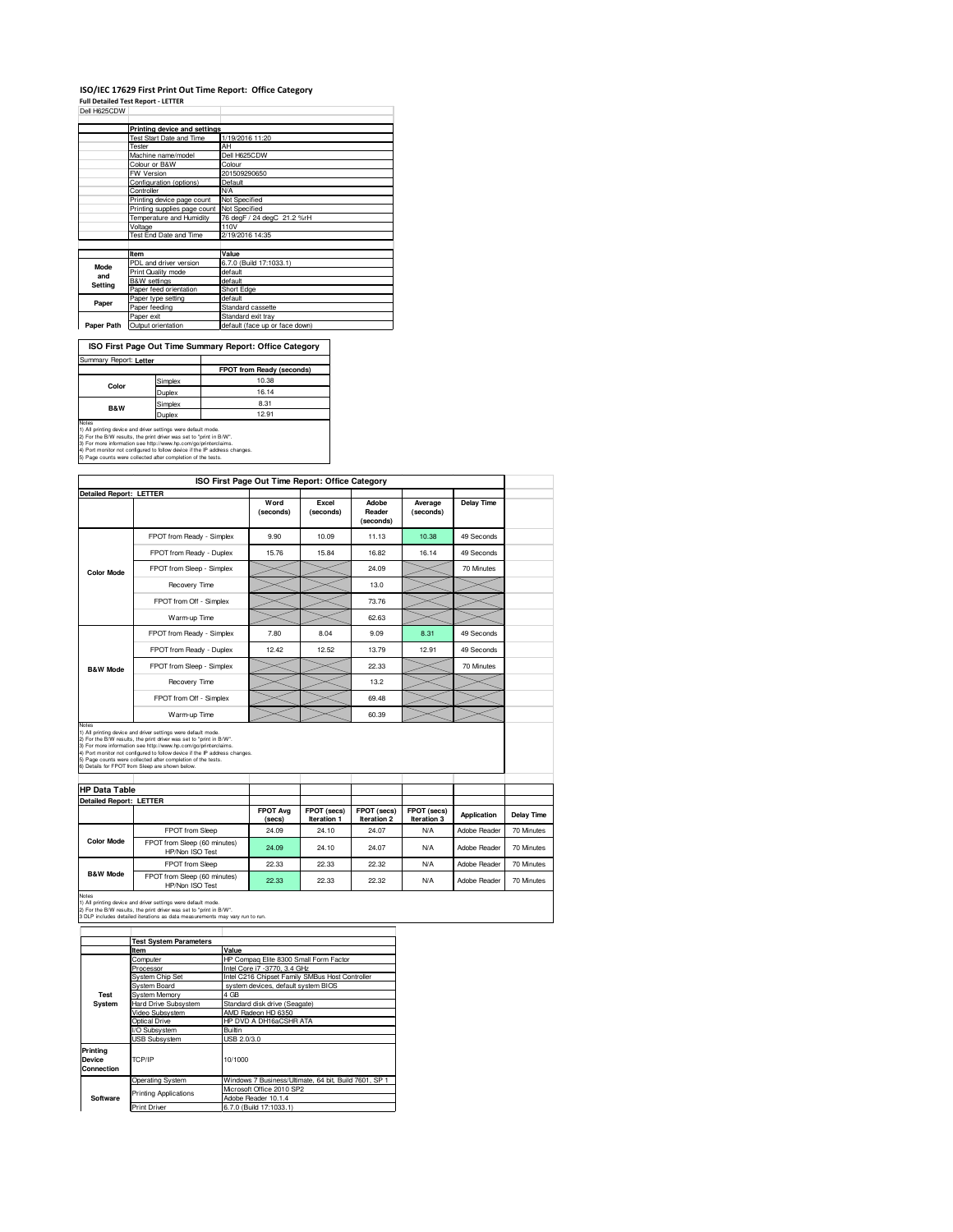## **ISO/IEC 17629 First Print Out Time Report: Office Category<br>Full Detailed Test Report - A4<br>Dell H625CDW**

|            | Printing device and settings               |                                |
|------------|--------------------------------------------|--------------------------------|
|            | Test Start Date and Time                   | 1/19/2016 11:20                |
|            | Tester                                     | AH                             |
|            | Machine name/model                         | Dell H625CDW                   |
|            | Colour or B&W                              | Colour                         |
|            | FW Version                                 | 201509290650                   |
|            | Configuration (options)                    | Default                        |
|            | Controller                                 | <b>N/A</b>                     |
|            | Printing device page count                 | Not Specified                  |
|            | Printing supplies page count Not Specified |                                |
|            | Temperature and Humidity                   | 76 degF / 24 degC 21.2 %rH     |
|            | Voltage                                    | 110V                           |
|            | Test End Date and Time                     | 2/19/2016 14:35                |
|            |                                            |                                |
|            | Item                                       | Value                          |
| Mode       | PDL and driver version                     | 6.7.0 (Build 17:1033.1)        |
|            | Print Quality mode                         | default                        |
| and        | <b>B&amp;W</b> settings                    | default                        |
| Setting    | Paper feed orientation                     | Short Edge                     |
|            | Paper type setting                         | default                        |
| Paper      | Paper feeding                              | Standard cassette              |
|            | Paper exit                                 | Standard exit tray             |
| Paper Path | Output orientation                         | default (face up or face down) |

**ISO First Page Out Time Summary Report: Office Category** Summary Report: A4 ┱

|        |         | FPOT from Ready (seconds) |
|--------|---------|---------------------------|
| Colour | Simplex | 10.42                     |
|        | Duplex  | 16.32                     |
| B&W    | Simplex | 8.41                      |
|        | Duplex  | 13.01                     |
| Notes  |         |                           |

Notes<br>1) All printing device and driver settings were default mode.<br>2) For the B:W results, the print driver was set to "print in B/W".<br>3) For more information see http://www.hp.com/go/printerclaims.<br>4) Port monitor not co

| ISO First Page Out Time Report: Office Category |                           |                   |                    |                              |                      |            |
|-------------------------------------------------|---------------------------|-------------------|--------------------|------------------------------|----------------------|------------|
| Detailed Report: A4                             |                           | Word<br>(seconds) | Excel<br>(seconds) | Adobe<br>Reader<br>(seconds) | Average<br>(seconds) | Delay Time |
|                                                 | FPOT from Ready - Simplex | 10.08             | 10.26              | 10.92                        | 10.42                | 49 Seconds |
|                                                 | FPOT from Ready - Duplex  | 15.96             | 16.03              | 16.97                        | 16.32                | 49 Seconds |
| <b>Color Mode</b>                               | FPOT from Sleep - Simplex |                   |                    | 24.17                        |                      | 70 Minutes |
|                                                 | Recovery Time             |                   |                    | 13.2                         |                      |            |
|                                                 | FPOT from Off - Simplex   |                   |                    | 77.33                        |                      |            |
|                                                 | Warm-up Time              |                   |                    | 66.41                        |                      |            |
|                                                 | FPOT from Ready - Simplex | 7.92              | 8.13               | 9.16                         | 8.41                 | 49 Seconds |
|                                                 | FPOT from Ready - Duplex  | 12.53             | 12.65              | 13.83                        | 13.01                | 49 Seconds |
| <b>B&amp;W Mode</b>                             | FPOT from Sleep - Simplex |                   |                    | 22.37                        |                      | 70 Minutes |
|                                                 | Recovery Time             |                   |                    | 13.2                         |                      |            |
|                                                 | FPOT from Off - Simplex   |                   |                    | 73.85                        |                      |            |
|                                                 | Warm-up Time              |                   |                    | 64.69                        |                      |            |

Notes<br>1) All printing device and driver settings were default mode.<br>2) For the B/W results, the print driver was set to "print in B/W".<br>3) For more information see ittp://www.thp.com/gopinfrierclaims.<br>4) Port monitor not c

|                            | <b>HP Data Table</b>                            |                           |                            |                            |                            |              |            |
|----------------------------|-------------------------------------------------|---------------------------|----------------------------|----------------------------|----------------------------|--------------|------------|
| <b>Detailed Report: A4</b> |                                                 |                           |                            |                            |                            |              |            |
|                            |                                                 | <b>FPOT Ava</b><br>(secs) | FPOT (secs)<br>Iteration 1 | FPOT (secs)<br>Iteration 2 | FPOT (secs)<br>Iteration 3 | Application  | Delay Time |
|                            | FPOT from Sleep                                 | 24.17                     | 24.18                      | 24.15                      | <b>N/A</b>                 | Adobe Reader | 70 Minutes |
| <b>Color Mode</b>          | FPOT from Sleep (60 minutes)<br>HP/Non ISO Test | 24.17                     | 24.18                      | 24.15                      | N/A                        | Adobe Reader | 70 Minutes |
|                            | FPOT from Sleep                                 | 22.37                     | 22.39                      | 22.35                      | <b>N/A</b>                 | Adobe Reader | 70 Minutes |
| <b>B&amp;W Mode</b>        | FPOT from Sleep (60 minutes)<br>HP/Non ISO Test | 22.37                     | 22.39                      | 22.35                      | <b>N/A</b>                 | Adobe Reader | 70 Minutes |

Notes 1) All printing device and driver settings were default mode. 2) For the B/W results, the print driver was set to "print in B/W".

|                                  | 3 DLP includes detailed iterations as data measurements may vary run to run. |                                                       |  |
|----------------------------------|------------------------------------------------------------------------------|-------------------------------------------------------|--|
|                                  | <b>Test System Parameters</b>                                                |                                                       |  |
|                                  | Item                                                                         | Value                                                 |  |
|                                  | Computer                                                                     | HP Compag Elite 8300 Small Form Factor                |  |
|                                  | Processor                                                                    | Intel Core i7 -3770, 3.4 GHz                          |  |
|                                  | System Chip Set                                                              | Intel C216 Chipset Family SMBus Host Controller       |  |
|                                  | System Board                                                                 | system devices, default system BIOS                   |  |
| <b>Test</b>                      | <b>System Memory</b>                                                         | 4 GB                                                  |  |
| System                           | <b>Hard Drive Subsystem</b>                                                  | Standard disk drive (Seagate)                         |  |
|                                  | Video Subsystem                                                              | AMD Radeon HD 6350                                    |  |
|                                  | Optical Drive                                                                | HP DVD A DH16aCSHR ATA                                |  |
|                                  | I/O Subsystem                                                                | Builtin                                               |  |
|                                  | <b>USB Subsystem</b>                                                         | USB 2.0/3.0                                           |  |
| Printina<br>Device<br>Connection | TCP/IP                                                                       | 10/1000                                               |  |
|                                  | Operating System                                                             | Windows 7 Business/Ultimate, 64 bit, Build 7601, SP 1 |  |
|                                  | <b>Printing Applications</b>                                                 | Microsoft Office 2010 SP2                             |  |
| Software                         |                                                                              | Adobe Reader 10.1.4                                   |  |
|                                  | <b>Print Driver</b>                                                          | 6.7.0 (Build 17:1033.1)                               |  |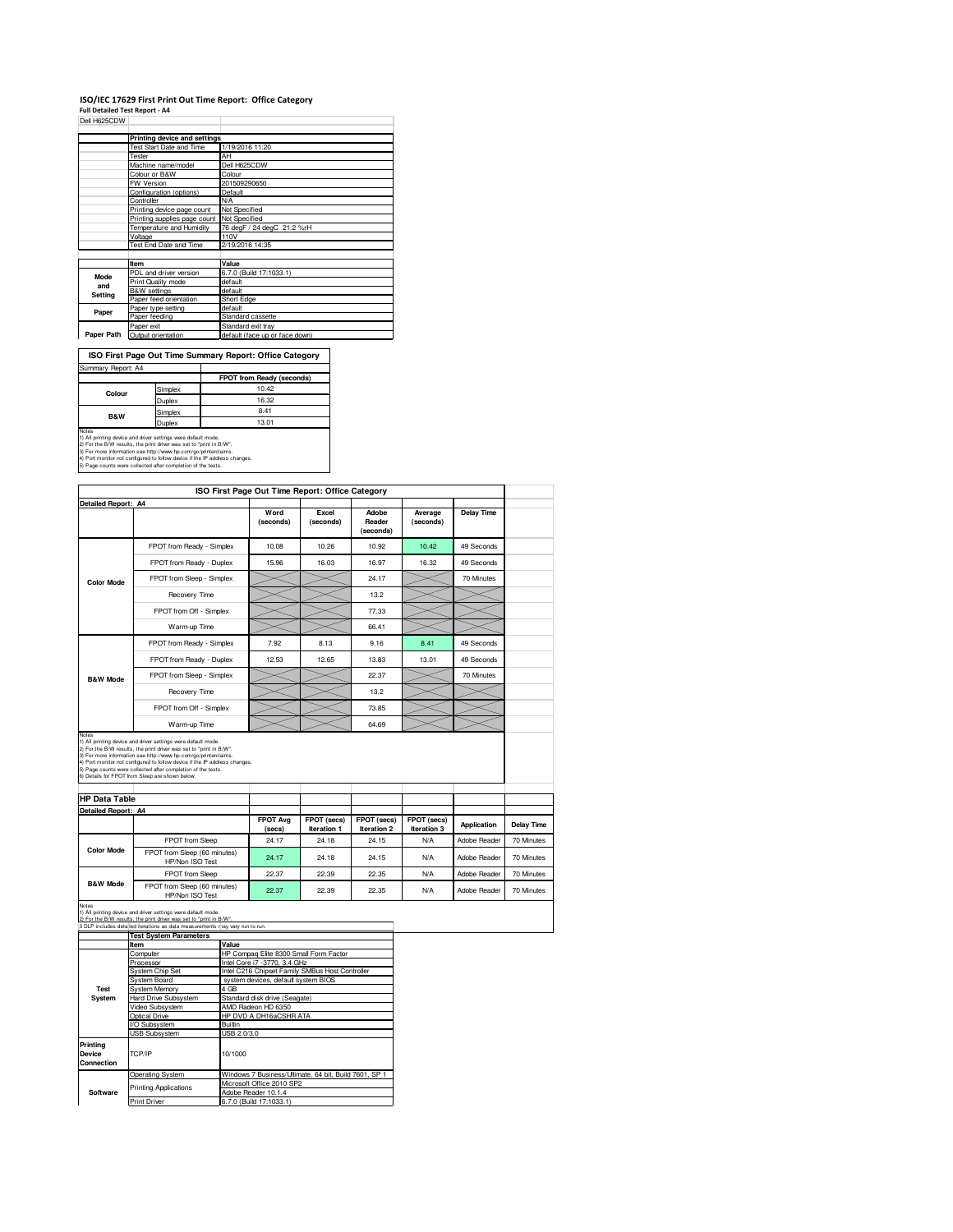### **ISO/IEC 29183 Copy Productivity Report**

**Full Detailed Test Report - LETTER**

| Dell H625CDW |                                               |                                                         |
|--------------|-----------------------------------------------|---------------------------------------------------------|
|              |                                               |                                                         |
|              | <b>Machine Setup Information</b>              |                                                         |
|              | Test Start Date and Time 1/1/0001 12:00:00 AM |                                                         |
|              | <b>Tester AH</b>                              |                                                         |
|              | Machine name/model Dell H625CDW               |                                                         |
|              | Colour or B&W Colour                          |                                                         |
|              |                                               | FW Version 201509290650                                 |
|              | Configuration (options) Not Specified         |                                                         |
|              |                                               | Temperature and Humidity 73 degF / 23 degC 20.0 %rH     |
|              | Test End Date and Time: 1/13/2016 10:25       |                                                         |
|              |                                               |                                                         |
|              | Pre-set Item                                  | <b>Pre-set Value</b>                                    |
|              | <b>Output Resolution Default</b>              |                                                         |
|              | <b>Output Quality Default</b>                 |                                                         |
| Mode         |                                               | Copying Mode Colour for Colour and B&W for B&W          |
|              | Auto Density Adjustment Default               |                                                         |
|              |                                               | Collating function Set in Control Panel                 |
| Paper        | Paper Sending Direction Default               |                                                         |
|              | Paper Type Setting Default                    |                                                         |
| Paper        | Paper Feeding Tray 2                          |                                                         |
| Path         | Paper Exit Default                            |                                                         |
|              |                                               | Face Up Exit Default (face down)                        |
|              | Fixing Capability Default                     |                                                         |
| Temporary    | Image Quality Stability Default               |                                                         |
| <b>Stop</b>  | Capacity of Paper Default                     |                                                         |
|              | Others None                                   |                                                         |
|              |                                               |                                                         |
|              | Paper Manufacturer HP / Xerox                 |                                                         |
| Paper        |                                               | Paper Weight 20lb / 75 g/m2                             |
|              | Paper Size Letter / A4                        |                                                         |
|              |                                               | Paper type/name HP Multipurpose Ultra White / HP Office |
|              |                                               |                                                         |

Summary Report: **Letter**

|              | <b>sFCOT</b> | sESAT (ipm) |
|--------------|--------------|-------------|
| Color        | 12.3         | 25.1        |
| B&W          | 9.6          | 25.0        |
| <b>Notes</b> |              |             |

Notes<br>First Copy Out and Copy Speed measured using ISO/IEC 29183, excludes<br>first set of test documents. For more information see<br>http://www.hp.com/go/printerclaims. Exact speed varies depending on the<br>system configuration

| Detailed Report: LETTER |               |              |       |             |                |             |  |
|-------------------------|---------------|--------------|-------|-------------|----------------|-------------|--|
|                         |               |              |       | sEFTP (ipm) |                |             |  |
|                         | <b>Target</b> | sFCOT (secs) | 1copy | 1copy+30sec | 1copy+4minutes | sESAT (ipm) |  |
|                         | A             | 12.25        | 4.89  | 19.70       | 23.56          | 25.13       |  |
|                         |               |              |       | 15 sets     | 99 sets        |             |  |
|                         | B             | 12.21        | 4.91  | 19.40       |                | 25.10       |  |
|                         |               |              |       | 14 sets     |                |             |  |
| Color                   | C             | 12.22        | 4.90  | 19.40       |                | 25.09       |  |
|                         |               |              |       | 14 sets     |                |             |  |
|                         | D             | 12.21        | 4.90  | 19.39       |                | 25.12       |  |
|                         |               |              |       | 14 sets     |                |             |  |
|                         | Average       | 12.3         | 4.9   | 19.4        | 23.5           | 25.1        |  |
|                         | Α             | 9.55         | 6.28  | 20.66       | 23.55          | 25.09       |  |
|                         |               |              |       | 14 sets     | 99 sets        |             |  |
|                         | B             | 9.55         | 6.28  | 20.66       |                | 25.10       |  |
|                         |               |              |       | 14 sets     |                |             |  |
| B&W                     | C             | 9.53         | 6.29  | 20.67       |                | 25.10       |  |
|                         |               |              |       | 14 sets     |                |             |  |
|                         | D             | 9.54         | 6.28  | 20.66       |                | 25.09       |  |
|                         |               |              |       | 14 sets     |                |             |  |
|                         | Average       | 9.6          | 6.2   | 20.6        | 23.5           | 25.0        |  |

Average 8.6 8.2 20.6 23.5 25.0<br>Notes<br>First Copy Out and Copy Speed measured using ISO/IEC 29183, excludes first set of test documents. For more information see<br>http://www.hp.com/go/printerclaims. Exact speed varies dependi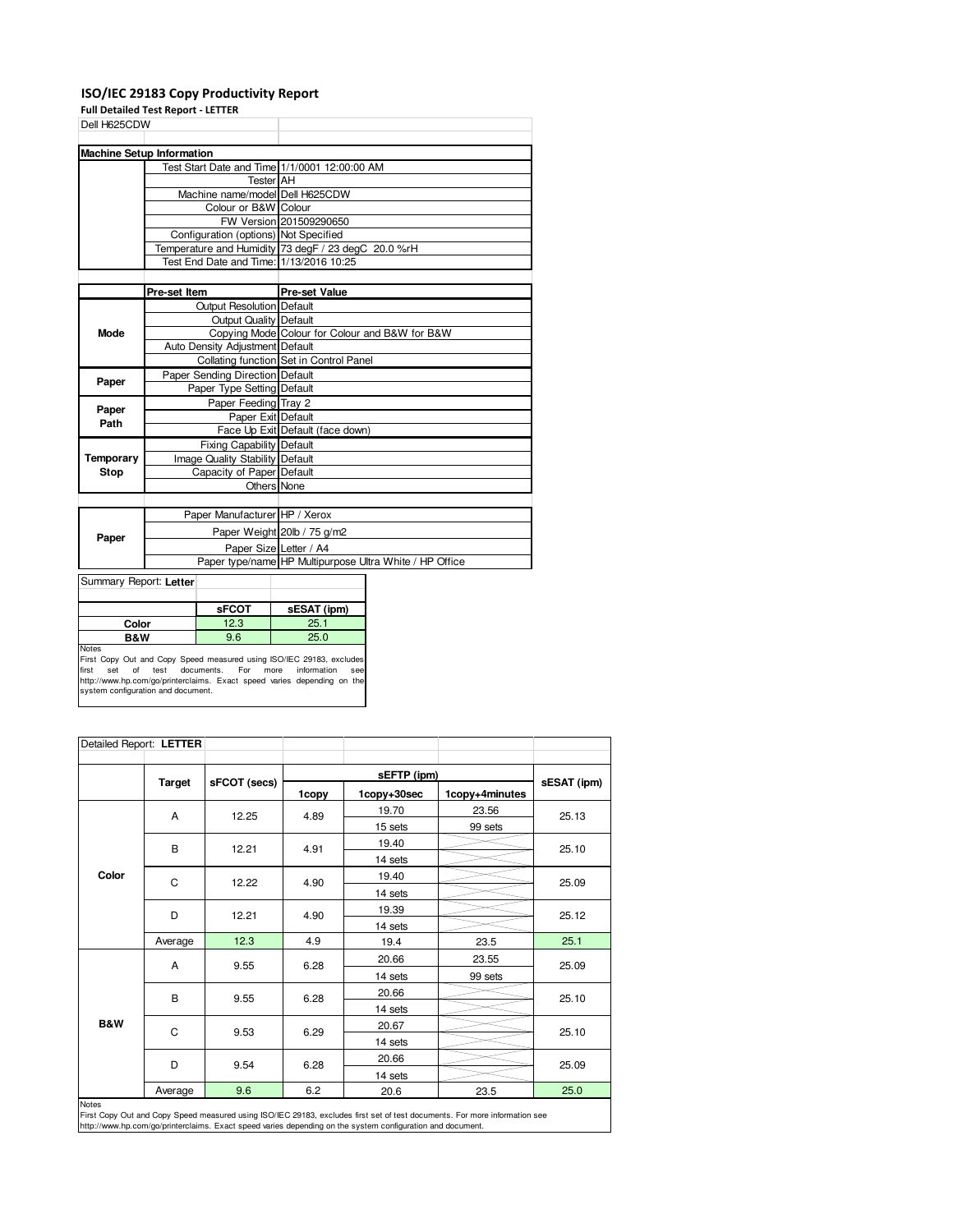### **ISO/IEC 29183 Copy Productivity Report**

**Full Detailed Test Report - A4**

| Dell H625CDW       |                                               |                                                         |
|--------------------|-----------------------------------------------|---------------------------------------------------------|
|                    |                                               |                                                         |
|                    | <b>Machine Setup Information</b>              |                                                         |
|                    | Test Start Date and Time 1/1/0001 12:00:00 AM |                                                         |
|                    | <b>Tester AH</b>                              |                                                         |
|                    | Machine name/model Dell H625CDW               |                                                         |
|                    | Colour or B&W Colour                          |                                                         |
|                    |                                               | FW Version 201509290650                                 |
|                    | Configuration (options) Not Specified         |                                                         |
|                    |                                               | Temperature and Humidity 73 degF / 23 degC 20.0 %rH     |
|                    | Test End Date and Time: 1/13/2016 10:25       |                                                         |
|                    |                                               |                                                         |
|                    | Pre-set Item                                  | <b>Pre-set Value</b>                                    |
|                    | Output Resolution Default                     |                                                         |
|                    | <b>Output Quality Default</b>                 |                                                         |
| <b>Mode</b>        |                                               | Copying Mode Colour for Colour and B&W for B&W          |
|                    | Auto Density Adjustment Default               |                                                         |
|                    |                                               | Collating function Set in Control Panel                 |
| Paper              | Paper Sending Direction Default               |                                                         |
|                    | Paper Type Setting Default                    |                                                         |
| Paper              | Paper Feeding Tray 2                          |                                                         |
| Path               | Paper Exit Default                            |                                                         |
|                    |                                               | Face Up Exit Default (face down)                        |
|                    | <b>Fixing Capability Default</b>              |                                                         |
| Temporary          | Image Quality Stability Default               |                                                         |
| <b>Stop</b>        | Capacity of Paper Default                     |                                                         |
|                    | <b>Others</b> None                            |                                                         |
|                    |                                               |                                                         |
|                    | Paper Manufacturer HP / Xerox                 |                                                         |
| Paper              |                                               | Paper Weight 20lb / 75 g/m2                             |
|                    | Paper Size Letter / A4                        |                                                         |
|                    |                                               | Paper type/name HP Multipurpose Ultra White / HP Office |
| Summary Report: A4 |                                               |                                                         |

| $J$ our integral $\sim$ meport. A $\sim$ |              |             |
|------------------------------------------|--------------|-------------|
|                                          |              |             |
|                                          | <b>sFCOT</b> | sESAT (ipm) |
| Colour                                   | 12.5         | 23.7        |
| <b>B&amp;W</b>                           | 9.8          | 23.7        |
| Notas                                    |              |             |

Notes<br>First Copy Out and Copy Speed measured using ISO/IEC 29183, excludes<br>first set of test documents. For more information see<br>http://www.hp.com/go/printerclaims. Exact speed varies depending on the<br>system configuration

|        |               |              |       | sEFTP (ipm) |                |       |
|--------|---------------|--------------|-------|-------------|----------------|-------|
|        | <b>Target</b> | sFCOT (secs) |       | sESAT (ipm) |                |       |
|        |               |              | 1copy | 1copy+30sec | 1copy+4minutes |       |
|        | Α             | 12.49        | 4.80  | 18.53       | 21.53          | 23.78 |
|        |               |              |       | 14 sets     | 99 sets        |       |
|        | B             |              | 4.79  | 18.54       |                | 23.79 |
|        |               | 12.51        |       | 14 sets     |                |       |
| Colour |               | 12.48        | 4.80  | 18.54       |                | 23.78 |
|        | C             |              |       | 14 sets     |                |       |
|        |               | 12.49        | 4.80  | 18.54       |                | 23.79 |
|        | D             |              |       | 14 sets     |                |       |
|        | Average       | 12.5         | 4.7   | 18.5        | 21.5           | 23.7  |
|        |               | 9.78         | 6.13  | 19.73       | 22.11          | 23.79 |
|        | A             |              |       | 14 sets     | 99 sets        |       |
|        |               | 9.73         | 6.16  | 19.73       |                | 23.79 |
|        | B             |              |       | 14 sets     |                |       |
| B&W    | C             | 9.74         | 6.16  | 19.73       |                | 23.79 |
|        |               |              |       | 14 sets     |                |       |
|        | D             | 9.75         | 6.15  | 19.74       |                | 23.79 |
|        |               |              |       | 14 sets     |                |       |
|        | Average       | 9.8          | 6.1   | 19.7        | 22.1           | 23.7  |

 $\overline{\phantom{a}}$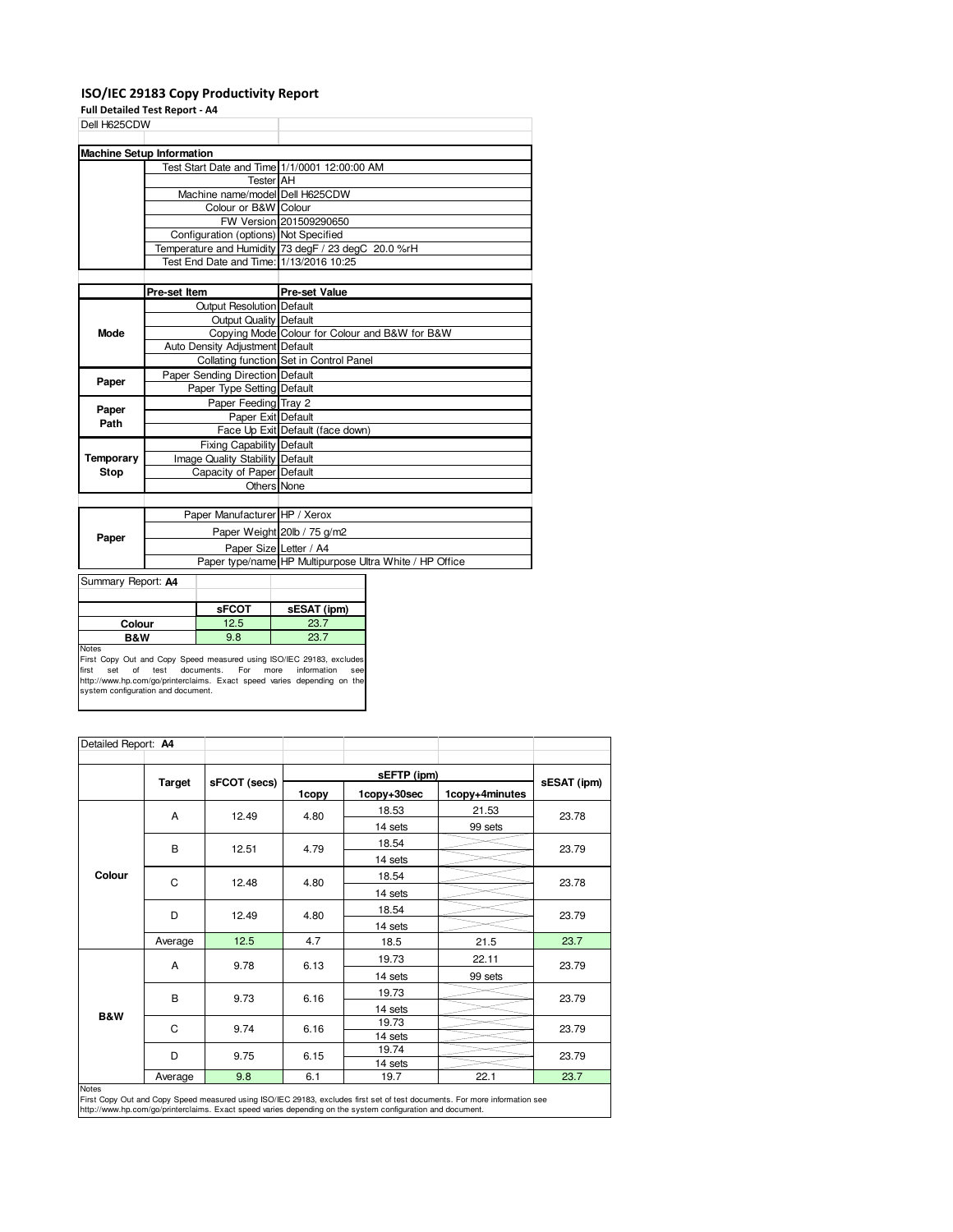### **ISO/IEC 24735 Copy Productivity Report**

**Full Detailed Test Report - LETTER**

| <b>Machine Setup Information</b>              |                                                                 |  |  |  |  |
|-----------------------------------------------|-----------------------------------------------------------------|--|--|--|--|
| Test Start Date and Time 1/1/0001 12:00:00 AM |                                                                 |  |  |  |  |
| <b>Tester AH</b>                              |                                                                 |  |  |  |  |
| Machine name/model Dell H625CDW               |                                                                 |  |  |  |  |
| Colour or B&W Colour                          |                                                                 |  |  |  |  |
|                                               | FW Version 201509290650                                         |  |  |  |  |
| Configuration (options) Not Specified         |                                                                 |  |  |  |  |
|                                               | Temperature and Humidity 73 degF / 23 degC 20.0 %rH             |  |  |  |  |
| Test End Date and Time: 1/13/2016 11:11       |                                                                 |  |  |  |  |
|                                               |                                                                 |  |  |  |  |
| <b>Pre-set Item</b>                           | <b>Pre-set Value</b>                                            |  |  |  |  |
| Output Resolution Default                     |                                                                 |  |  |  |  |
| <b>Output Quality   Default</b>               |                                                                 |  |  |  |  |
| Copying Mode Default                          |                                                                 |  |  |  |  |
| <b>Auto Density Adjustment Default</b>        |                                                                 |  |  |  |  |
|                                               | Collating function Activated (if not activated in default mode) |  |  |  |  |
| Paper Sending Direction Default               |                                                                 |  |  |  |  |
| Paper Type Setting Default                    |                                                                 |  |  |  |  |
|                                               | Paper Feeding Standard cassette                                 |  |  |  |  |
|                                               | Paper Exit Standard exit tray                                   |  |  |  |  |
| Face Up Exit Default                          |                                                                 |  |  |  |  |
| Fixing Capability   Default                   |                                                                 |  |  |  |  |
| Image Quality Stability Default               |                                                                 |  |  |  |  |
| Capacity of Paper Default                     |                                                                 |  |  |  |  |
|                                               | Others Default                                                  |  |  |  |  |
|                                               |                                                                 |  |  |  |  |
| Paper Manufacturer HP / Xerox                 |                                                                 |  |  |  |  |
|                                               | Paper Weight 20lb / 75 g/m2                                     |  |  |  |  |
| Paper Size Letter / A4                        |                                                                 |  |  |  |  |

| ISO/IEC 24735 Copy Productivity Report |                                                     |             |            |                 |                 |                 |
|----------------------------------------|-----------------------------------------------------|-------------|------------|-----------------|-----------------|-----------------|
| Detailed Report: LETTER                |                                                     |             |            |                 |                 |                 |
|                                        |                                                     | FSOT (secs) | EFTP (ipm) |                 |                 | ESAT (ipm)      |
|                                        | <b>Copying Mode</b>                                 | 1 set only  | 1 set only | $1$ set + 30sec | 1 set + 4 $min$ | $1$ set + 30sec |
|                                        | 1:1                                                 | 23.22       | 10.33      | 19.70           | 22.53           | 25.50           |
| <b>Color Mode</b>                      |                                                     |             | $1$ set)   | 5 sets          | 29 sets         |                 |
|                                        | 1:2                                                 | 29.32       | 8.18       | 13.22           |                 | 16.66           |
|                                        |                                                     |             | $1$ set)   | 4 sets          |                 |                 |
|                                        | 2:2                                                 | 35.17       | 6.80       | 12.24           |                 | 16.66           |
|                                        |                                                     |             | $1$ set)   | 4 sets          |                 |                 |
|                                        | 1:1                                                 | 17.37       | 13.81      | 21.84           | 23.80           | 25.55           |
|                                        |                                                     |             |            | 5 sets          | 29 sets         |                 |
| <b>B&amp;W</b> mode                    | 1:2                                                 | 22.85       | 10.50      | 14.52           |                 | 16.64           |
|                                        |                                                     |             |            | 4 sets          |                 |                 |
|                                        | 2:2                                                 | 24.35       | 9.84       | 14.20           |                 | 16.66           |
|                                        |                                                     |             |            | 4 sets          |                 |                 |
| <b>Notes</b>                           | Reports located: http://www.hp.com/go/printerclaims |             |            |                 |                 |                 |